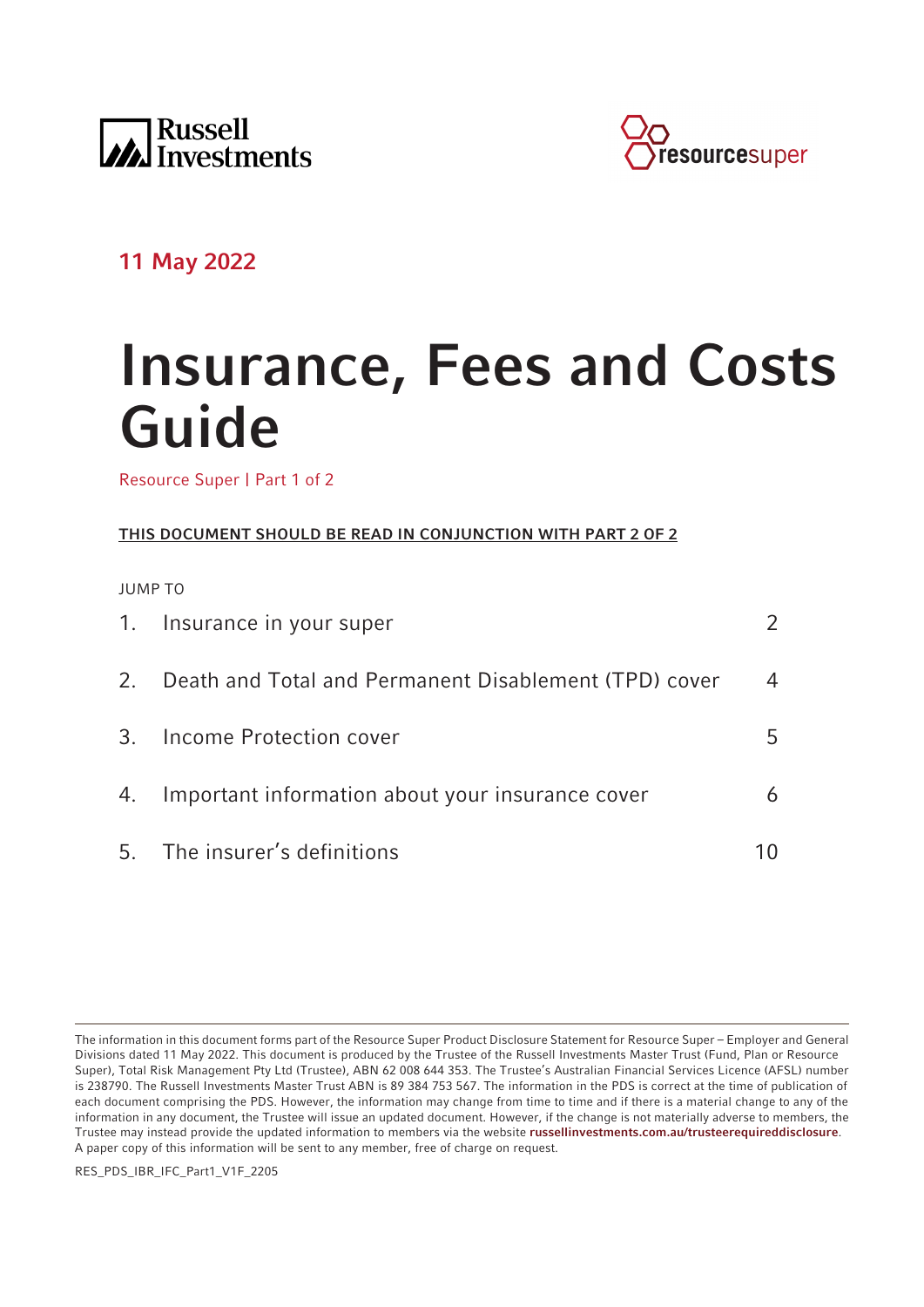# <span id="page-1-0"></span>**1. Insurance in your super**

#### **The following insurance information is incorporated into section 8 of the Product Disclosure Statement (PDS):**

It is important that you understand any eligibility and other conditions attached to your insurance. If you have any questions, you should contact the Plan. If you are eligible for insurance cover and you make a claim for a disablement benefit, the Trustee of Russell Investments Master Trust and the insurer will determine whether you meet the relevant definition (as set out in this document) to receive an insured disablement benefit. Similarly, in the event of your death, the Trustee will determine who should receive your death benefit (unless you have a valid binding death benefit nomination).

If you are a new member and your employer does not pay your insurance fees, your cover will not be provided automatically until you are at least age 25 and have a balance of \$6,000. Cover will be restricted to 'Limited Cover' for a period of at least 12 months and 30 days. 'Limited Cover' will apply until you are 'At Work'for 30 consecutive days following the end of the 12 month period from the commencement of cover, after which full cover will commence.

However, if you want insurance cover before then, you can opt in for cover. If your account balance is sufficient to meet at least one months' insurance fees and a Superannuation Guarantee (SG) contribution has been received for you within 120 days of commencing employment, your cover will commence effective the date your opt in is received.

- > If you opt in for cover within 60 days of joining the Fund, cover will be restricted to 'Limited Cover' until you are 'At Work' for 30 consecutive days after which full cover will commence.
- If you opt in for cover outside 60 days of joining the Fund, cover will be restricted to 'Limited Cover' for a period of at least  $\mathbf{S}$ 12 months and 30 days. 'Limited Cover' will apply until you are 'At Work' for 30 consecutive days following the end of the 12 month period from the commencement of cover, after which full cover will commence.

To opt in to insurance, please log on to your online account or complete and return the Insurance Opt-in Form (available on our website or call us for a copy).

'Limited Cover' means an insured benefit will only be paid if the illness or injury first became apparent after your cover started. For further information on these terms please refer to the Insurer's definition section of this document.

For more information on Automatic cover refer to Insurance, Fees and Costs Guide Part 2.

#### **Related party payments and insurance fees**

Where you pay for insurance cover, insurance fees are deducted from your account balance. An insurance fee is made up of two components:

- $\frac{1}{2}$  the premium paid to the insurer; and
- an insurance processing fee that is paid to a related party of the Trustee called Russell Investments Employee Benefits Pty Ltd.

Throughout this document references to insurance fees are references to the sum of these two components.

## **Payment of insurance fees**

Insurance fees for insurance cover are deducted from your account on the last Friday of each month. If your account balance becomes insufficient to meet the cost of your insurance, the insurance cover relating to those fees will be cancelled within that month.

It is important to note that the insurance fees are calculated based on the number of weeks within the month, so the amount of fees and the payment period date will vary from month to month. For example:

- > The insurance fees for June are calculated and deducted on 29 June (last Friday of the month).
- $\mathbf{v}$ The insurance fee amount is \$10 and the balance is \$7.
- The insurance payment period is 26 May 29 June.
- > Cover will be cancelled from the second day of that insurance payment period, which will be 27 May.

Where you have Death & TPD cover and Income Protection cover, and your balance becomes insufficient to pay all insurance fees, your Income Protection cover will be cancelled first.

#### **It is your responsibility to maintain the minimum balance within the Fund if you want to retain your insurance benefits.**

## **Opting-in for insurance cover**

If you transferred from another division it is important to note that any previous advice to opt-in for Insurance cover, will be transferred to Resource Super – General. Please ensure you go online and update your details.

There are three ways to keep your insurance cover in this account:

- Go to **[russellinvestments.com.au/super](https://russellinvestments.com.au/super)**, log in and visit your Personal Details page. Under the Insurance Retention section, click to update and elect to retain your insurance cover.
- Complete an Insurance Opt-in Form and return it to us. Call us for a copy.
- Ensure that your account balance reaches and remains at \$6,000 or more by either contributing to your account or rolling over an amount from another account.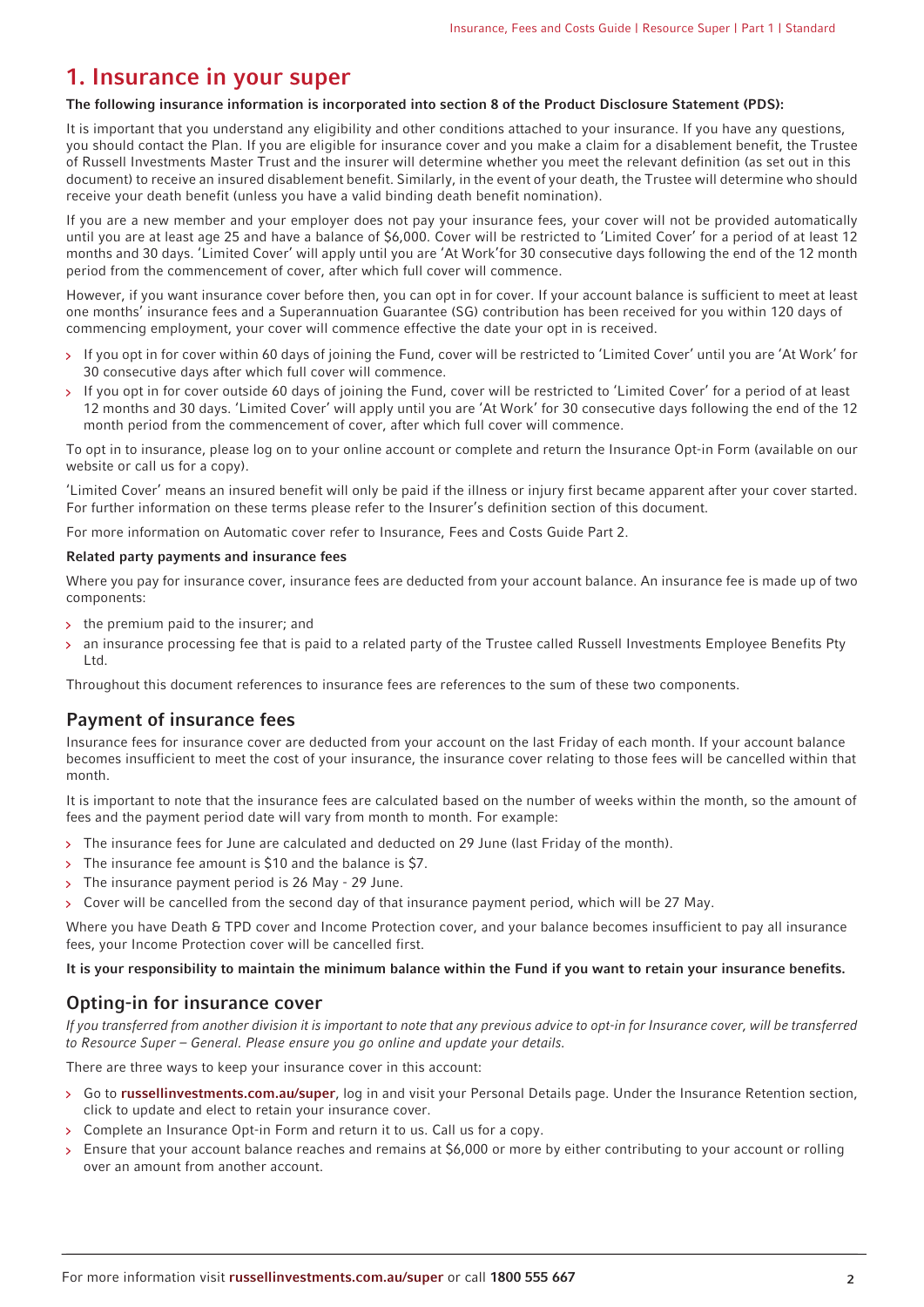Visit **[russellinvestments.com.au/contribute](https://russellinvestments.com.au/contribute)** to find out how to add to your account and **[russellinvestments.com.au/combine](https://russellinvestments.com.au/combine)** to consolidate any other accounts you have into your account.

#### **Change or cancel insurance cover**

You can change, reduce or cancel the amount of your insured cover at any time by by sending us a completed Insurance Form. To cancel insurance only, you can log on to your account and select insurance.

The effective date of your cancellation will be the date your cancellation request is processed. We will confirm receipt of your instructions in writing and advise you of the date your insurance cover and any applicable insurance fees will be reduced or cancelled.

You will not be able to make a claim for insurance benefits for events or conditions that arise after your cover is cancelled. If you are replacing your insurance cover with alternative cover, you should not cancel your insurance cover until the replacement cover is in place. If you cancel or reduce your insurance cover, you will need to go through the underwriting process to have your insurance cover increased or reinstated subject to the insurer's approval.

Please note that:

- if you cancel insurance cover you may be required to cancel Death & TPD cover at the same time;
- your TPD cover can never be higher than your death cover; and
- if you opt out and your insurance fees for your automatic cover are currently paid by your employer, these insurance fees are not then payable to your account, nor is the employer liable to pay for insurance cover in another superannuation fund on your behalf.

#### **Occupational Categories**

Your Insured benefits may have Occupation Categories applied to the insurance fees. This means that you are charged insurance fees based on the risk profile of your occupation. When you join, your occupation is automatically classified by the insurer as Blue Collar. However, you may be eligible to apply for another occupational category (White Collar or Professional) and you can lower the insurance fee payable. Refer to Part 2 of the insurance, Fees & Costs quide for more information.

If you believe you may qualify for a different Occupational Category you can apply for a change in your Occupational Category by by completing an Insurance Form which is available online at russellinvestments.com.au/super. The request is subject to acceptance by the Plan's Insurer. The table below provides a description of the three Occupational Categories.

#### **Occupational Categories**

| <b>Occupational Categories</b>             |                                                                                                                                                                                                                                                                                                                                                                                                                               |  |  |  |
|--------------------------------------------|-------------------------------------------------------------------------------------------------------------------------------------------------------------------------------------------------------------------------------------------------------------------------------------------------------------------------------------------------------------------------------------------------------------------------------|--|--|--|
| Professional                               | White Collar Professionals performing no manual duties (e.g. lawyer, accountant). Usually those with<br>a tertiary qualification or registration by a professional body (they must be using these qualifications in<br>their occupation). Those well-established senior executives (with 10 or more years in that role) with<br>incomes in excess of \$80,000 per year, without tertiary qualifications may also be included. |  |  |  |
| <b>White Collar</b><br>(formerly Low Risk) | Clerical, administration and managerial occupations involving office and travel duties. No manual work<br>(e.g. administrator, book-keeper, computer operator). Includes occupations with tertiary qualifications<br>that involve very light physical work (e.g. osteopath, physiotherapist).                                                                                                                                 |  |  |  |
| <b>Blue Collar</b><br>(formerly Standard)  | Anyone who does not qualify as Professional or White Collar and is not classified as Heavy Blue Collar.                                                                                                                                                                                                                                                                                                                       |  |  |  |
| Heavy Blue Collar                          | For former Byrnecut Category A members only (Mine Workers).                                                                                                                                                                                                                                                                                                                                                                   |  |  |  |

#### **Changes to the occupation category**

We have changed the 'name' of the occupation categories. The definitions for these categories remain unchanged. The name changes were made to help members understand the meaning of the occupation categories. The insurance fees for the occupation categories reflect the different risk profiles, ranging from the most expensive 'Blue Collar' to the least expensive 'Professional'. You are defaulted to 'Blue Collar' and we strongly encourage you to check if you are eligible for 'White Collar' or 'Professional'.

| Name before 1 October 2021 | Name after 1 October 2021 |
|----------------------------|---------------------------|
| Standard                   | <b>Blue Collar</b>        |
| Low Risk                   | White Collar              |
| Professional               | Professional              |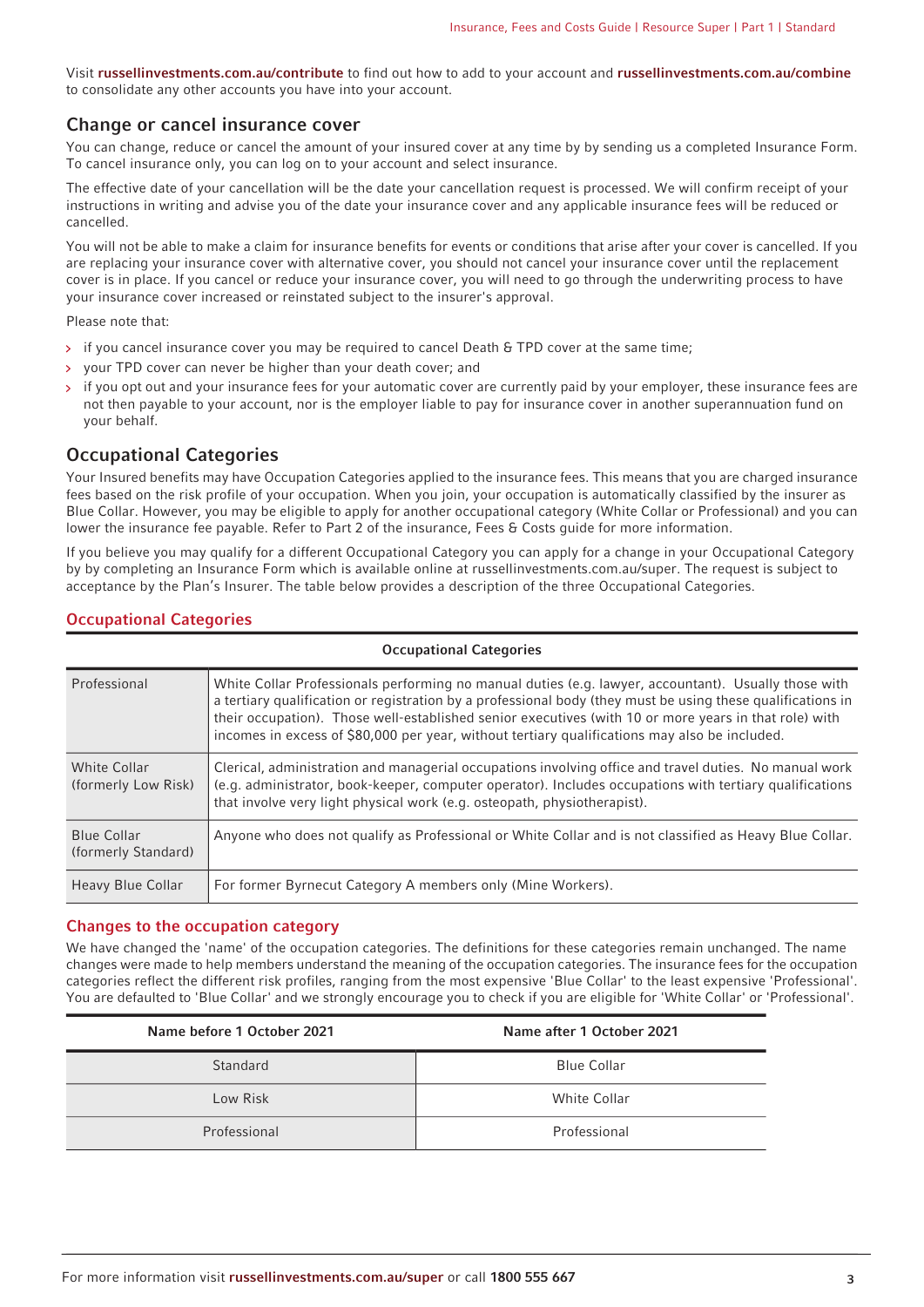# <span id="page-3-0"></span>**2. Death and Total and Permanent Disablement (TPD) cover**

**In this section, 'automatic' cover and benefits refer to the insurance cover and related benefits which apply automatically (i.e. without your taking any action).**

#### **For full details of your specific insurance arrangements, please refer to Part 2 of the Insurance, Fees and Costs Guide.**

You will receive automatic Death and TPD insurance cover, provided:

- You are aged between 25 and 69 and you have an account balance over \$6,000; and
- You have joined the Plan within 120 days of starting work with your employer; and  $\overline{\mathbf{y}}$
- You are either an 'Australian Resident' or 'Temporary Australian Resident' (as defined by the insurer) ; and  $\overline{\phantom{a}}$
- Resource Super is your employer's default fund under Superannuation Guarantee Legislation.

If you choose to join the Plan at a later date, you may be asked to provide health evidence to the Plan's insurer to be covered for full insurance and benefits.

If you are a new member, your cover will not be provided automatically until you are at least age 25 and have a balance of \$6,000. Cover will be restricted to 'Limited Cover' for a period of at least 12 months and 30 days. 'Limited Cover' will apply until you are 'At Work' for 30 consecutive days following the end of the 12 month period from the commencement of cover, after which full cover will commence.

However, if you want insurance cover before then, you can opt in for cover. If your account balance is sufficient to meet at least one months' insurance fees and a Superannuation Guarantee (SG) contribution has been received for you within 120 days of commencing employment, your cover will commence effective the date your opt in is received.

- > If you opt in for cover within 60 days of joining the Fund, cover will be restricted to 'Limited Cover' until you are 'At Work' for 30 consecutive days after which full cover will commence.
- > If you opt in for cover outside 60 days of joining the Fund, cover will be restricted to 'Limited Cover' for a period of at least 12 months and 30 days. 'Limited Cover' will apply until you are 'At Work' for 30 consecutive days following the end of the 12 month period from the commencement of cover, after which full cover will commence.

Your Death and Total and Permanent Disablement (TPD) benefits are the balance of your account plus any insurance cover you have within the Plan. 'Limited Cover' means an insured benefit will only be paid if the illness or injury first became apparent after your cover started. For further information on these terms please refer to the Insurer's definition section of this document.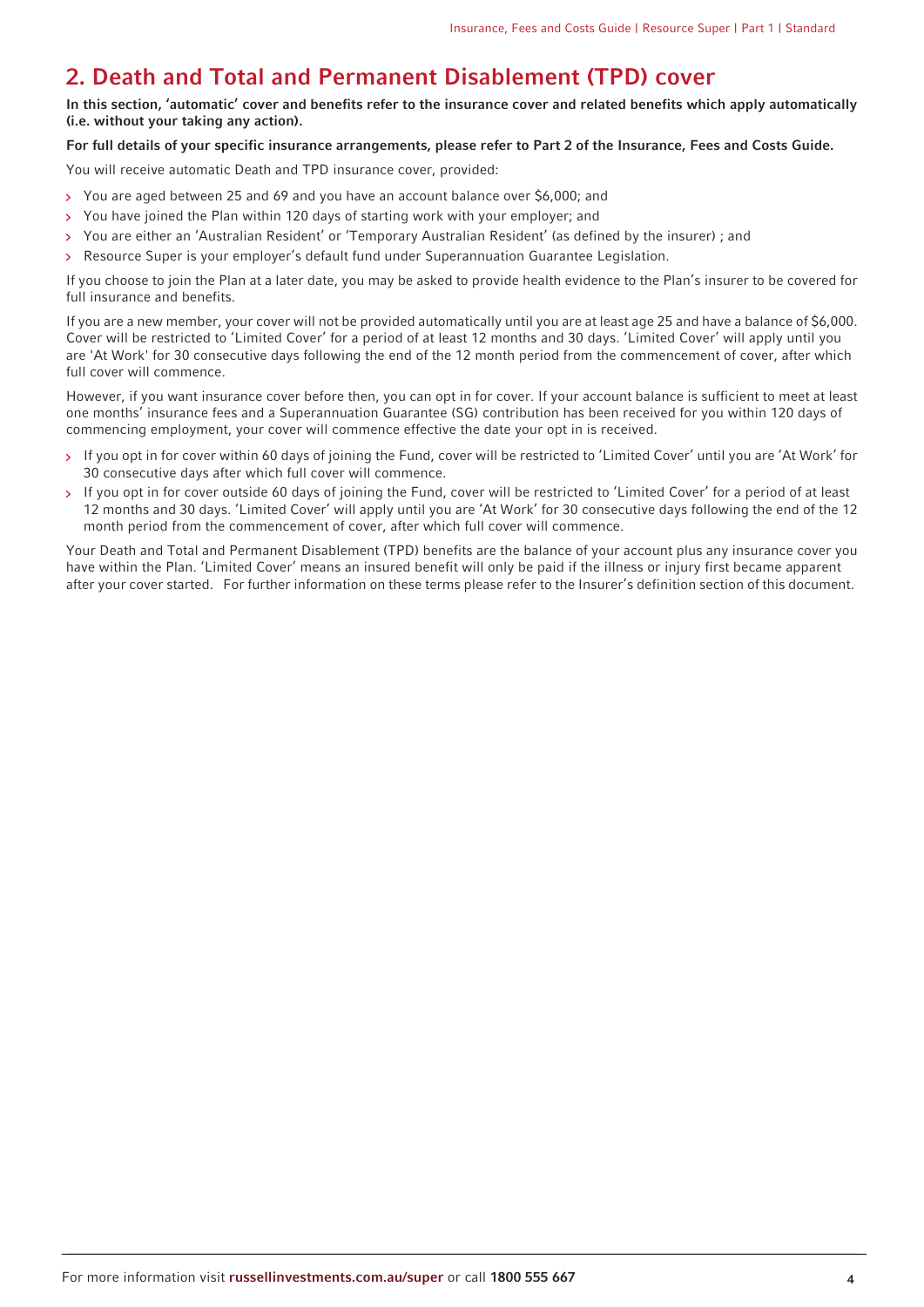# <span id="page-4-0"></span>**3. Income Protection cover**

#### **For full details of your specific insurance arrangements, please refer to Part 2 of the Insurance, Fees and Costs Guide.**

If you become Totally (but temporarily) Disabled, you may be eligible for an insured Income Protection Benefit (also referred to as a Total & Temporary Disablement benefit), and you will receive automatic Income Protection insurance cover, provided:

- You are aged between 25 and 69 and you have an account balance over \$6,000;  $\rightarrow$
- $\rightarrow$ You are a permanent employee (or fixed term contract employee on a minimum contract term of six months with leave entitlements equivalent to a permanent employee) who works at least 15 hours per week; and
- You have joined the Plan and received an employer contribution within 120 days of starting work with your employer.  $\overline{\mathbf{y}}$

Where applicable, details of voluntary Income Protection insurance cover is disclosed in Part 2 of the Insurance, Fees and Costs Guide.

If you choose to join the Plan at a later date, you may be asked to provide health evidence to the Plan's insurer to be covered for full insurance and benefits.

If you are a new member, your cover will not be provided automatically until you are at least age 25 and have a balance of \$6,000. Cover will be restricted to 'Limited Cover' for a period of at least 12 months and 30 days. 'Limited Cover' will apply until you are 'At Work' for 30 consecutive days following the end of the 12 month period from the commencement of cover, after which full cover will commence.

However, if you want insurance cover before then, you can opt in for cover. If your account balance is sufficient to meet at least one months' insurance fees and a Superannuation Guarantee (SG) contribution has been received for you within 120 days of commencing employment, your cover will commence effective the date your opt in is received.

- If you opt in for cover within 60 days of joining the Fund, cover will be restricted to 'Limited Cover' until you are 'At Work' for  $\rightarrow$ 30 consecutive days after which full cover will commence.
- If you opt in for cover outside 60 days of joining the Fund, cover will be restricted to 'Limited Cover' for a period of at least  $\mathbf{S}$ 12 months and 30 days. 'Limited Cover' will apply until you are 'At Work' for 30 consecutive days following the end of the 12 month period from the commencement of cover, after which full cover will commence.

You may be eligible for an Income Protection benefit if you satisfy the insurer's definition of 'Total Disability' or 'Partial Disability'. Where payable, your Income Protection benefit is generally 75% of your 'Salary' (as defined by the insurer) , capped at a maximum of \$30,000 per month. Please refer to 'The insurer's definitions' section for definitions of 'Total Disability' and 'Partial Disability'.

Any benefit payment is subject to the terms and conditions in the insurance policy.

If you qualify for an Income Protection benefit, your payments will accrue once you have been away from work for the 'Waiting Period' (refer to Part 2 of the Insurance, Fees and Costs Guide) and have been assessed by the insurer and Trustee as being 'Totally Disabled'. However, as the payments are payable monthly in arrears, the first payment will not be made any earlier than a month after the end of the 'Waiting Period'. You may receive monthly income payments for a specific period determined by your employer (refer to Part 2 of the Insurance, Fees and Costs Guide), provided you continue to meet the insurer's Disability definitions.

Your Income Protection benefit will be based on the latest salary advised to the Plan and accepted by the insurer. When there is an increase to your salary, your corresponding insured amount will be automatically accepted up to a certain limit set by the insurer. Any new or update to the insured amount above this limit is subject to the insurer's approval, and you may be required to provide health evidence.

Payments may be reduced by income received from other sources, including but not limited to workers' compensation, statutory compensation, pension, social security or similar schemes, any other income protection policies or any income benefits received from a superannuation fund (in respect of disability) and any paid sick leave entitlements.

An Income Protection benefit may continue to be paid if you gradually return to work if you remain 'Partially Disabled' (as defined by the insurer), with payments reduced to reflect income earned. Please see the definition of 'Partial Disablement' in 'The insurer's definitions' section of this guide.

The Income Protection benefit will stop if you no longer satisfy the definition of 'Totally Disabled or 'Partially Disabled", you die, you turn age 65 or you have been receiving the benefit for the maximum benefit period (refer to Part 2 of the Insurance, Fees and Costs Guide). Please note that if you die whilst receiving this disability benefit then the insurer will make a payment equal to 25% of the annual Total Disability Benefit.

The recurrence of a disability within 6 months of ceasing to be 'Totally Disabled' or 'Partially Disabled' will generally be considered to be the continuation of a prior claim and not a new claim. This means that a new 'Waiting Period' will not apply before your benefits can restart. Insurance fees for Income Protection depend on your age, your Occupational Category and the amount of your cover.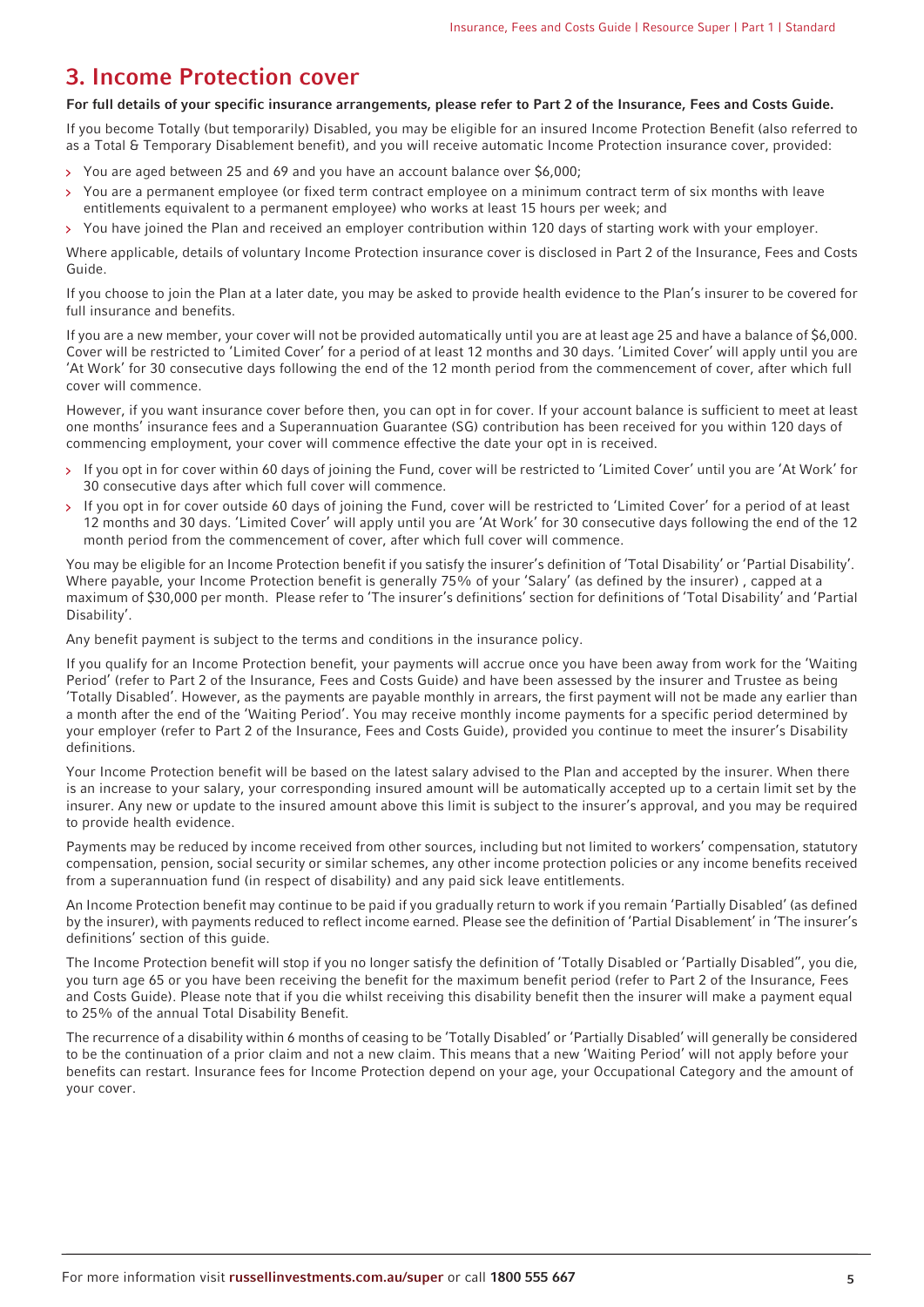# <span id="page-5-0"></span>**4. Important information about your insurance cover**

# **Life Events cover**

If your personal or financial situation changes, then you may need to change your insurance. Marriage, divorce, having children or buying or renovating a home are all reasons to review your insurance cover.

With Life Events Cover, you can increase your Death Only or Death and TPD cover up to certain limits by completing an and providing some documentary evidence of the change in your life.

If you already have insurance with the Plan, you can apply to increase your Death Only or Death and TPD cover within:

- 90 days of one of the Life Events occurring; or
- $>$  30 days after issue of the first benefit statement after the Life Event occurs.

#### **Life Events means:**

- you get married or divorced;
- you have a child or adopt a child;
- you take out a new mortgage on your primary residence or you increase your mortgage to renovate your primary residence.

#### **Conditions**

- you must be age 60 or younger and not be engaged in a 'Hazardous Occupation' (as defined by the insurer);
- you are not, due to sickness, accident or injury, off work or unable to perform your full or normal duties on a full-time basis  $\rightarrow$ (at least 30 hours per week), even if your actual employment is full-time, part-time or casual;
- you have not been diagnosed with, or do not suffer from, an illness that reduces your life expectancy to less than 12 months from the date of your application;
- you are not entitled to lodge, or intend to lodge, or have ever lodged a claim for illness or injury through workers' compensation, sickness benefit, invalid pension or any insurance policy providing for TPD cover, accident or sickness cover;
- you have not had an application for life or disability insurance cover declined or offered on alternate terms;
- each increase in cover cannot be higher than the lesser of \$200,000 or 25% of the total cover you currently hold, or, if the increase is due to a mortgage, the amount of the mortgage or increase in mortgage.
- you can apply for an increase in cover due to a Life Event once in any 12-month period and the total increase in cover (due to Life Events Cover) across the life of your policy cannot exceed \$800,000, and
- any exclusions or special terms (including any increase in insurance fees) which apply to your existing cover will apply to any increase in cover issued under Life Events Cover.
- any increased cover which arises due to a Life Event will be a multiple of \$1,000 or in the nearest whole number of units of  $\rightarrow$ age-based cover as outlined above.

You must apply using the Life Events Application Form available in your online account.

Insurance fees for your Life Events Cover are the same as shown in earlier sections and depend on the type of cover you hold, age-based units or fixed cover. If your application is successful, the insurer will inform you, in writing, of the date your Life Events Cover starts.

## **Best Doctors service**

Through the Plan's insurance arrangements, you and your family have access to Best Doctors (at no extra cost), which connects you with a network of more than 50,000 leading medical specialists from Australia and around the world. Best Doctors offers you and your family a second medical opinion on mental and physical conditions when you need it most. Please contact the Plan for more information.

## **Insurance cover while overseas**

If you are an 'Australian Resident' (as defined by the insurer) residing outside Australia, your insured cover will continue for up to 3 years. The cover period can be extended at the discretion of the insurer, provided you seek written approval prior to the expiry of this 3-year period. If you are a 'Temporary Australian Resident' (as defined by the insurer) residing outside Australia, your insured cover will continue for up to 3 months . This period can be extended at the discretion of the insurer, provided you seek written approval before the expiry of this 3-month period.

In the event of a claim for TPD, Terminal Illness or Income Protection benefit, the insurer may require you to return to Australia at your own expense for assessment of a claim. Payment of any benefit (except upon death) could be conditional on you returning to Australia for such an assessment. Please contact the Plan to obtain confirmation of the terms and conditions which will apply to your insurance arrangements before you go overseas.

#### **Insurance cover while your employment is based overseas**

If you are an Australian Resident temporarily residing or employed overseas you may be covered for Death and TPD insurance for up to 3 years. This period can be extended subject to the insurer's prior written approval.

If you are a Non-Australian Resident temporarily residing or employed overseas you may be covered for up to 3 months. This period can be extended subject to the insurer's prior written approval.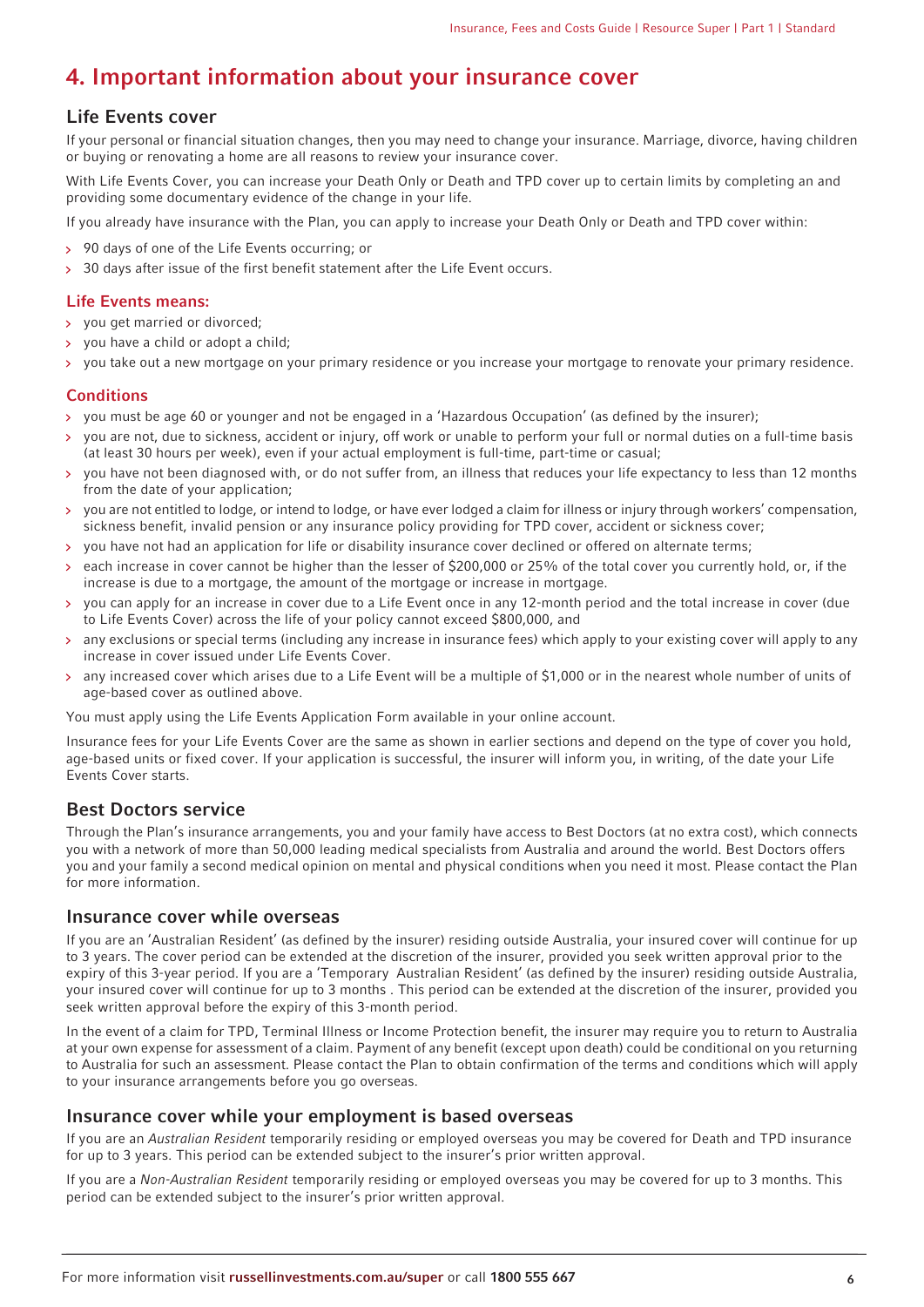#### **Insurance cover when you are on leave without pay**

If you go on employer-approved leave without pay, your Death & TPD and/or Income Protection cover will continue for up to 24 months. The cover period can be extended subject to the insurer's approval prior to the expiry of the initial period. However, conditions will apply. Your insurance fees must continue to be paid during your leave.

#### **Insurance cover for inactive accounts**

Government rules aim to protect low balance and inactive super accounts from being inappropriately eroded by fees and insurance premiums. If the Fund has not received an opt in to keep insurance and where your account has been inactive (meaning no contribution or rollover has been received in your account) for a continuous period of 16 months or more, your insurance will be cancelled. You will receive notice at 9, 12 and 15 months of inactivity allowing you to opt in.

#### **What happens when you leave your employer?**

Your existing insurance cover may continue (without health evidence) under a different insurance arrangement in Resource Super – General. Where your cover continues, the amount of cover will not be less than when you were in Resource Super Employer, Resource Super General, but different terms and conditions may apply.

**Exceptions:** if you are under 25 years, have an account balance of less than \$6,000 and have not previously confirmed you wish to keep cover, insurance cover will not be transferred automatically when you join Resource Super – General. You will need to apply/opt in for cover.

#### **Insurance cover may continue in Resource Super – General**

When your employer notifies us (in writing) of the date of your termination of employment, we will set up an account for you in Resource Super – General. Subject to any opt-in requirements, your similar replacement cover in Resource Super – General may start from the day after you leave your employer from Resource Super Employer, Resource Super General, even though we are notified of your termination of employment later. This ensures you have no gap in insurance protection. However, it means that the first insurance fee deducted from your Resource Super – General account could be for multiple months of cover. You can cancel your insurance cover at any time using the Insurance Form and your cancellation will be effective from the date we process your request.

#### **Amount of similar replacement cover in Resource Super – General**

If your existing Death and TPD cover is a fixed dollar value then this may continue at the same dollar value. Otherwise, your replacement Death and TPD cover may be issued as the minimum whole number of Resource Super – General units of Death & TPD cover required to provide at least the same amount of cover you held in Resource Super Employer, Resource Super General on the last day of employment. This means you may receive at least the same level of Death & TPD cover at the date employment stops, however the value of each unit of cover in Resource Super – General will reduce with each birthday. Your occupational rating will also transfer to Resource Super – General account (where applicable):

If you had no cover on the date of leaving your employer there will be no cover issued to you upon transfer to Resource Super – General. If you want cover, you will need to apply to the insurer and provide health evidence, and the insurer will decide whether to accept or decline your application.

If applicable, your replacement Income Protection cover (if any) will generally be the lower of:

- > The amount of your cover in Resource Super Employer, Resource Super General on your last day of employment, and
- 75% of the last 'salary' advised by your employer to us.

The Waiting Period is 90 days with a Benefit Period of 2 years.

Please note that in Resource Super – General, the amount of your Income Protection cover will be capped and will not increase as your salary increases. If you wish to increase your Income Protection cover, you will need to apply for increased cover and provide evidence of your health to the insurer, who will assess your application and decide whether to accept or decline your application. If your salary reduces you can apply to reduce your insured cover.

The insurance fee for your Income Protection will be based on the salary we hold for you.

The actual benefit payable will be based upon the 'salary' at the date of disability as calculated by the insurer. Please see the Salary definition (for Income Protection purposes) in 'The Insurer's Definitions' section for further details.

#### **Who pays the insurance fees for the continued insurance cover in Resource Super – General?**

Please be aware that you will pay the insurance fees for the replacement insurance cover. The first insurance fee deducted from your Resource Super – General account will cover the period from the day after you left employment until the end of the month in which you joined Resource Super – General. This period could be multiple months, depending upon how promptly your employer advises us you have ceased employment.

You can cancel or in some cases reduce your insurance cover at any time by logging on to your account and selecting the 'Manage your insurance' option or returning a completed Insurance Form which is available in the log in area of our website or by calling us. The effective date of your cancellation will be the date your cancellation request is processed.

The insurance fees applicable to Resource Super – General can be found in Resource Super – General Part 2 of the Insurance, Fees and Costs Guide which is available at **[russellinvestments.com.au/super](https://russellinvestments.com.au/super)**.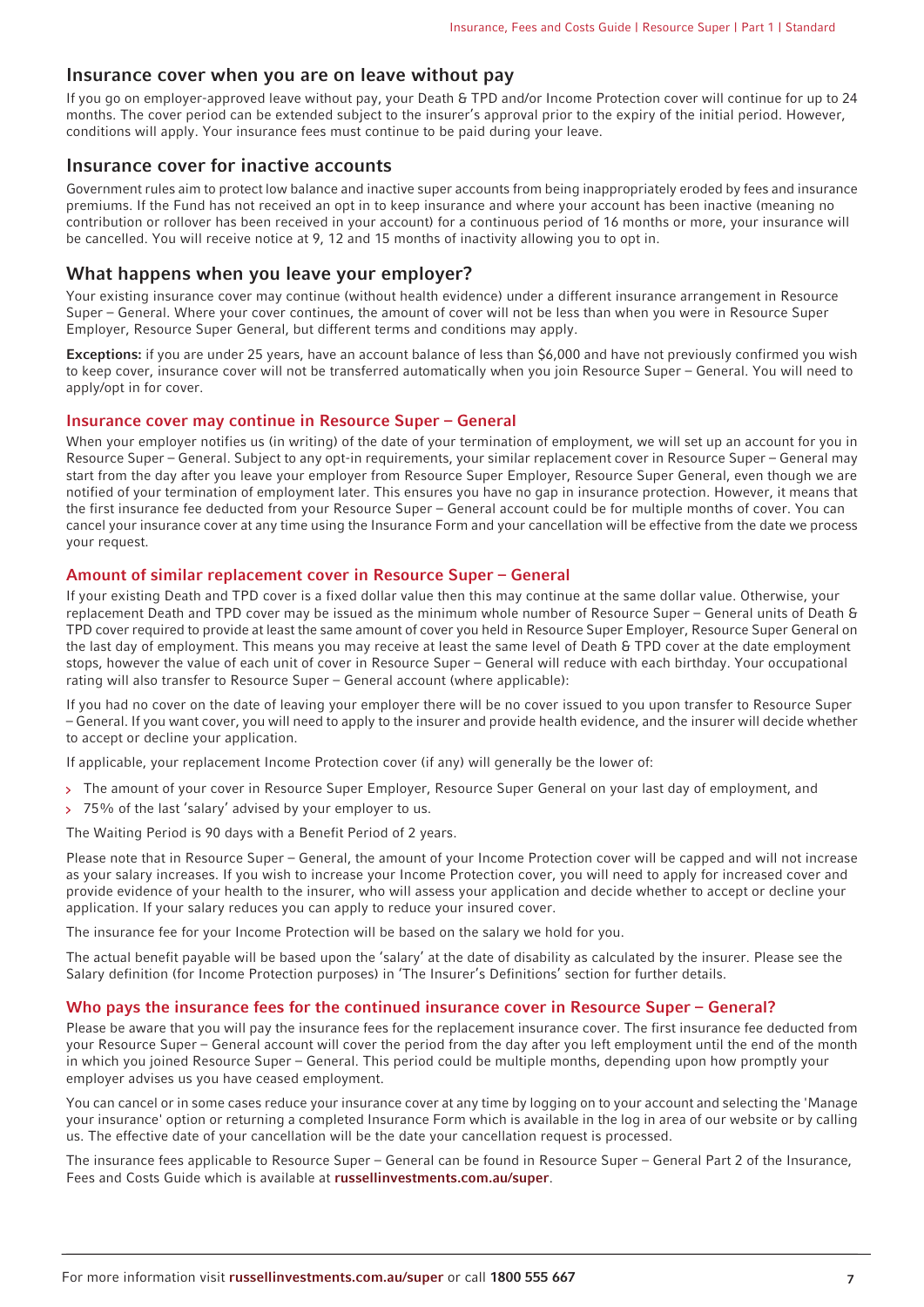Insurance cover issued in Resource Super – General is not separate from any cover you previously held in Resource Super – Employer. Cover issued in Resource Super – General is linked to the cover you previously held. Because of this, you are not able to claim a benefit twice. That is, you can claim only once on your 'Death and TPD' cover or only once on your 'Death only' cover (if you have any), either in your new or old account. The date of your disablement or death determines whether you claim under Resource Super – General or Resource Super – Employer.

If you lodge a TPD claim after joining Resource Super – General, the date you were disabled will determine whether your claim relates to your current or previous membership. This will then be the basis for determining the sum insured that applies and any other conditions you need to satisfy in order to be entitled to the insured benefit.

If, after you join Resource Super – General, you are paid a TPD benefit that relates to your previous Resource Super – Employer membership, your Resource Super – General 'Death and TPD' insurance cover will be cancelled. Any voluntary 'Death only' cover you have over and above your bundled 'Death and TPD' cover will continue. You may not claim a second TPD benefit from Resource Super – General, even if you develop a different medical condition prior to the cancellation of your Resource Super – General 'Death and TPD' cover.

## **Bundled Death & TPD cover**

Please be aware that any TPD cover you may have is bundled with death cover to form 'Death and TPD' cover. This means that while you can have Death Only cover, you cannot have TPD cover without death cover as well. It is possible to have higher cover for death than cover for TPD, but you may not have TPD cover higher than your death cover.

You can normally only claim either a TPD benefit or a death benefit, but not both. However, if you have higher Death than TPD cover and your TPD claim is accepted, the difference between the higher Death than TPD cover can continue as Death Only cover. Another claim can be made on this Death Only cover provided it is still in force at the date of death.

# **Making a claim**

If you would like to make a claim for a Terminal Illness benefit, a TPD benefit, an Income Protection benefit or advise the Plan of a member's death, please contact the Plan on 1800 555 667 for the appropriate forms and documents to be sent to you.

All claims involving insurance are assessed by both the insurer and the Trustee.

You should notify the Plan as soon as possible of any claim for a TPD benefit so that we can assist you with the claim process. It is highly recommended that you obtain medical evidence documenting the state of your health and your ability to work in any occupation, for which you are suited by education, training or experience, at or shortly after the time you stop working. This will help to avoid any potential delay in processing your claim. If your claim is delayed or you do not have evidence from the time you stopped working, the likelihood of your claim being approved by the insurer reduces significantly. If the insurer declines to pay your claim, the benefit is restricted to your account balance.

#### **Successful claims and insurance proceeds**

If your TPD or Terminal Illness claim is successful, any insurance proceeds will be credited to your account with the Plan. If you no longer hold an account with the Plan, a new account will be opened for you in Resource Super – General. The insurance proceeds will be invested in the Australian Cash option, until you instruct us otherwise.

Any insurance proceeds received in the event of your death are placed into your account with the Plan and will remain invested in the Plan until the Trustee has made a determination on how your account balance is to be distributed. The insurance proceeds are invested in the Australian Cash option until the death benefit is paid from the Plan.

If your Income Protection claim is successful, the insurance proceeds are generally paid directly to you by cheque or by EFT to your nominated bank account. PAYG tax will be deducted.

# **Terminal Illness**

A Terminal Illness claim can be made to access:

- i) Any applicable Terminal Illness insurance cover (life expectancy of less than 12 months); and
- ii) Your superannuation account balance (life expectancy of less than 24 months).

There are different criteria to access any insured benefit and account balance.

#### **Insured benefit (life expectancy of less than 12 months)**

Terminal illness means an Insured Person suffers any condition that:

- i) Two appropriate Medical Practitioners approved by the insurer (at least one of whom is a specialist) certify in writing, having regard to the current treatment as the Insured Person may reasonably be expected to receive, will despite reasonable medical treatment likely lead to the Insured Person's death within 12 months of the date of the certification; and
- ii) The insurer is satisfied, on medical or other evidence, will despite reasonable medical treatment lead to the *Insured Person's* death within 12 months of the certification referred to in paragraph (a).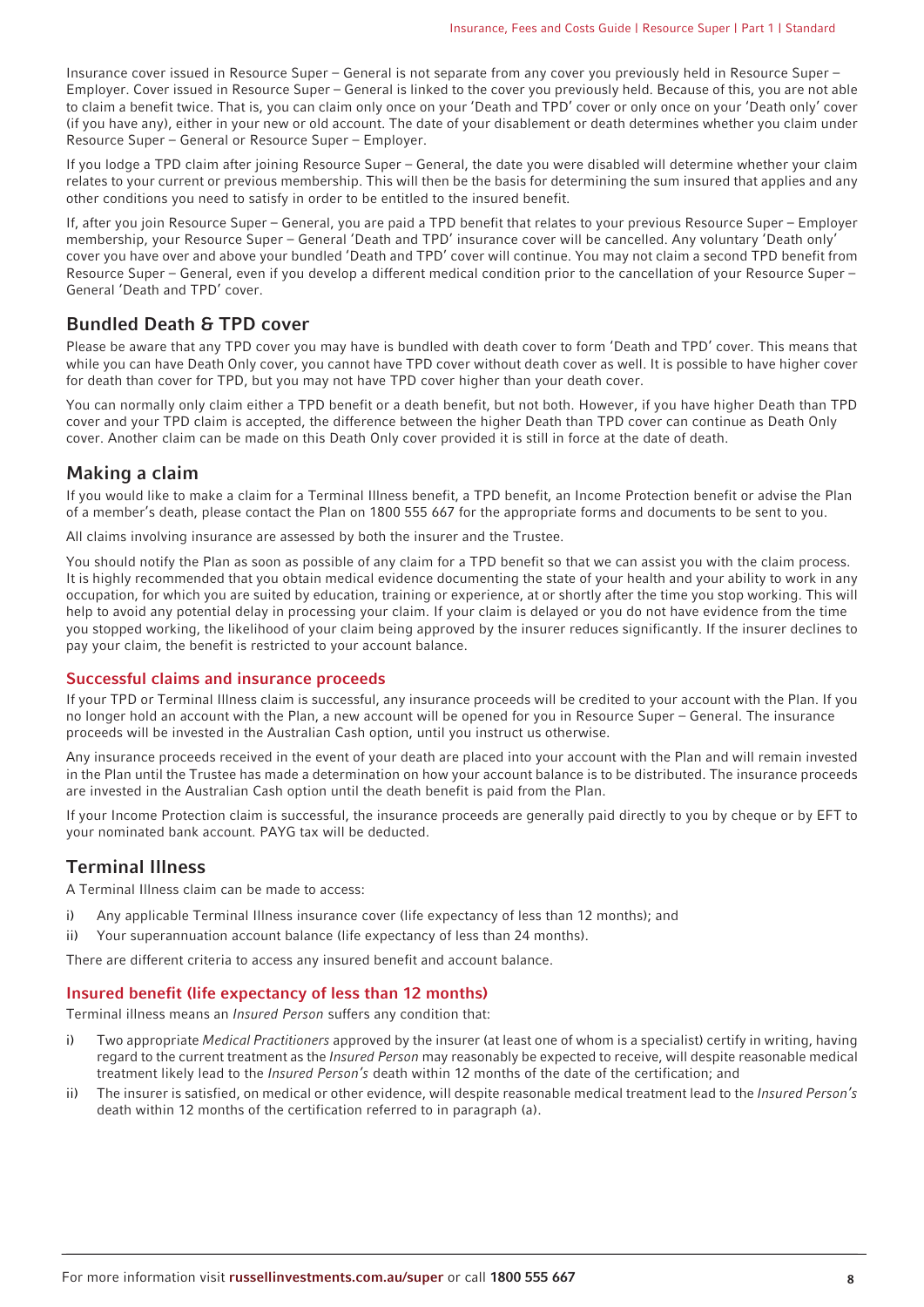#### **Your account balance (life expectancy of less than 24 months)**

To access your account balance, you must meet the following criteria:

- i) two registered medical practitioners have certified, jointly or separately, that the person suffers from an illness, or has incurred an injury, that is likely to result in the death of the person within a period (the certification period) that ends not more than 24 months after the date of the certification;
- ii) at least one of the registered medical practitioners is a specialist practicing in an area related to the illness or injury suffered by the person;
- iii) for each of the certificates, the certification period has not ended.

#### **Information you need to know**

If the medical opinion is a likely life expectancy of less than 24 months, but not less than 12 months, then you may be able to access your account balance, however, the insured benefit will not be payable. In this circumstance, it is important to note that if you wish to retain the current Death/Terminal Illness insurance cover for a future claim against the policy then you must ensure your insurance cover remains in force. **You must ensure you have sufficient funds within your account to meet your insurance fees.**

If you do not currently meet the criteria for the Terminal Illness insured benefit you may be able to make a TPD claim. However, please note that to qualify for a TPD benefit the Insurer must be satisfied that the insurance policy definition is met at the applicable time. A Terminal Illness diagnosis does not necessarily mean that the Total and Permanent Disablement definition is met.

Please contact us on 1800 555 667 for the appropriate forms and documents to be sent to you.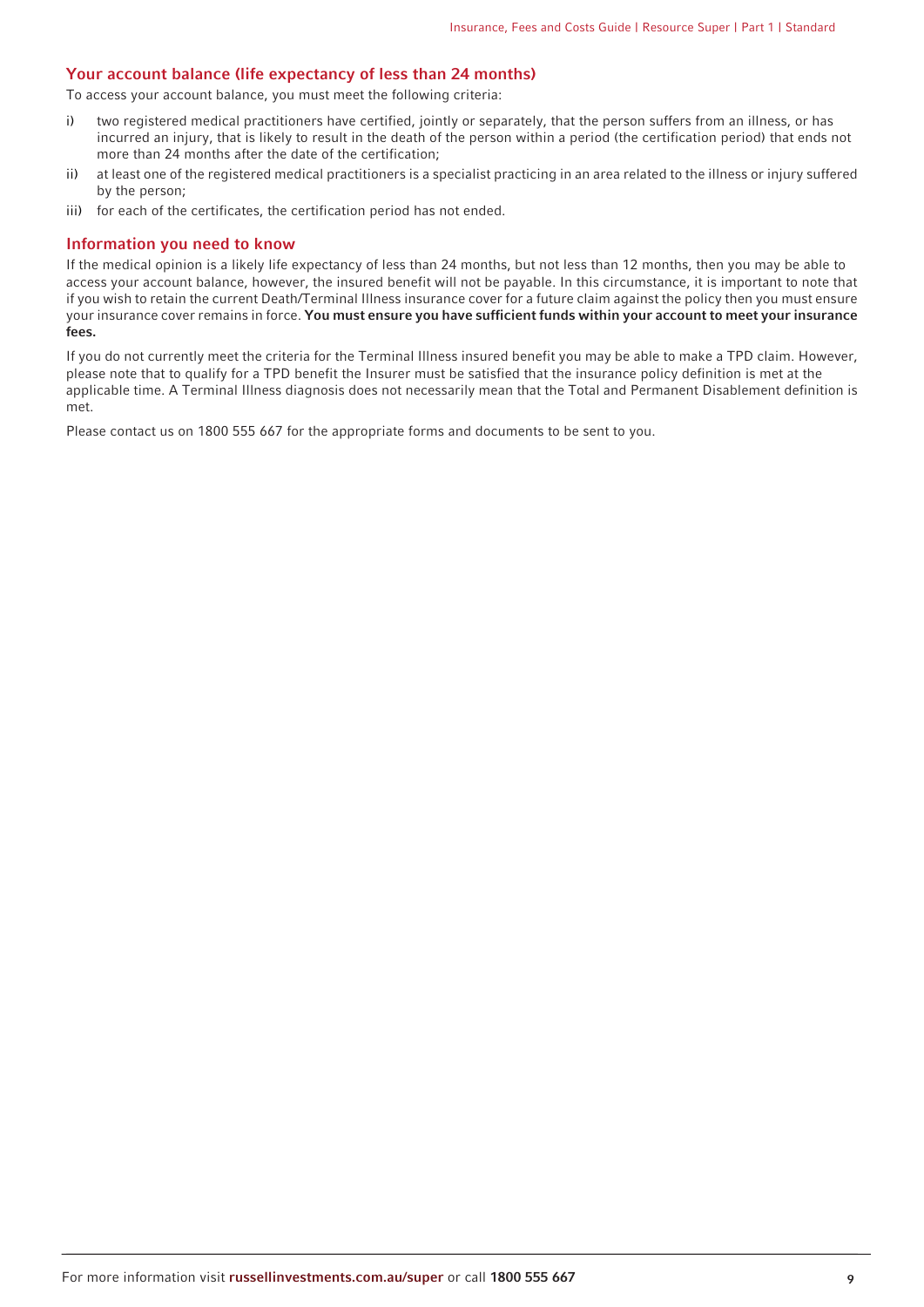# <span id="page-9-0"></span>**5. The insurer's definitions**

Words in italics have a special meaning within the insurance policy. Please contact us if you require a copy of these definitions. Because the definitions below are set by the insurer, all references to the words 'we', 'our' and 'us' refer to the insurer.

# **At Work**

At Work means:

- 1. for a person who is:
	- a) employed with an employer: the person is actively performing or capable of actively performing all of the duties and work hours (for at least 30 hours per week) of his or her usual occupation with his or her employer, free from any limitation due to illness or injury. A person who is on employer-approved leave for reasons other than illness or injury, who would otherwise be capable of performing his or her usual occupation will be considered as having met the requirements of this definition; or
	- b) self-employed: the person is actively performing or capable of actively performing all of the duties and work hours (for at least 30 hours per week) of his or her usual occupation, free from any limitation due to illness or injury; or
	- c) unemployed: the person is capable of actively performing all of the duties and work hours (for at least 30 hours per week) of his or her usual occupation prior to becoming unemployed, free from any limitation due to illness or injury; or
	- d) engaged exclusively in unpaid Domestic Duties, the person is actively performing or capable of performing all of their full time unpaid *Domestic Duties*, free from any limitation due to illness or injury; and
- 2. the person is not entitled to, or receiving, income support benefits relating to illness or injury, from any source including but not limited to workers' compensation benefits, statutory transport accident benefits and disability income benefits. A person who does not meet this definition is correspondingly described as being 'not At Work';

# **Pre-Existing Condition**

Pre-Existing Condition means an illness or injury or a symptom in respect of which the Insured Person:

- a) was aware, or a reasonable person in their position should have been aware;
- b) should have sought advice or treatment (conventional or alternative) from a Medical Practitioner or other allied health professional (in circumstances where a reasonable person in their position would have sought such advice or treatment); or
- c) has had a medical consultation or been prescribed medication or therapy prior to the commencement of the cover.

# **Limited Cover Conditions**

Limited Cover Conditions means cover only applies to claims arising from an illness, the symptoms of which first became apparent, or an injury which first occurred, on or after the date that the cover started or, if the cover recommenced or was reinstated under the Policy for the Member, on or after the date that the cover recommenced or was reinstated, and which is not directly or indirectly related to a Pre-Existing Condition.

# **Salary (for Income Protection purposes)**

Salary means the lower of, as applicable:

- a) the total of:
	- i) earnings received in respect of ordinary hours of work; and
	- ii) earnings consisting of performance related bonuses, commission amounts, overtime, and shift allowances, up to a maximum of 30% of the amount calculated under part (a)(i); but
	- iii) excluding any amount specifically excluded by the definition of 'Ordinary Time Earnings' as defined by Superannuation Guarantee Legislation (other than amounts that are excluded from this definition solely because they are in excess of the maximum contribution base);

averaged over the 12-month period (or the actual period of employment if employed for less than 12 months) immediately preceding the date of Disability; and

- b) where the *Insured Person* directly or indirectly owns all or part of the business from which they earn their usual income. the annual income earned by the *Insured Person's* personal exertion, less all expenses incurred by the *Insured Person* in earning that income, but before the deduction of income tax for that business, calculated by averaging the *Insured Person's* net earnings for the two years immediately preceding the Date of Disablement, or the period of time since the Insured Person commenced their ownership of the business; and
- c) the Salary most recently advised by the trustee to the insurer in writing.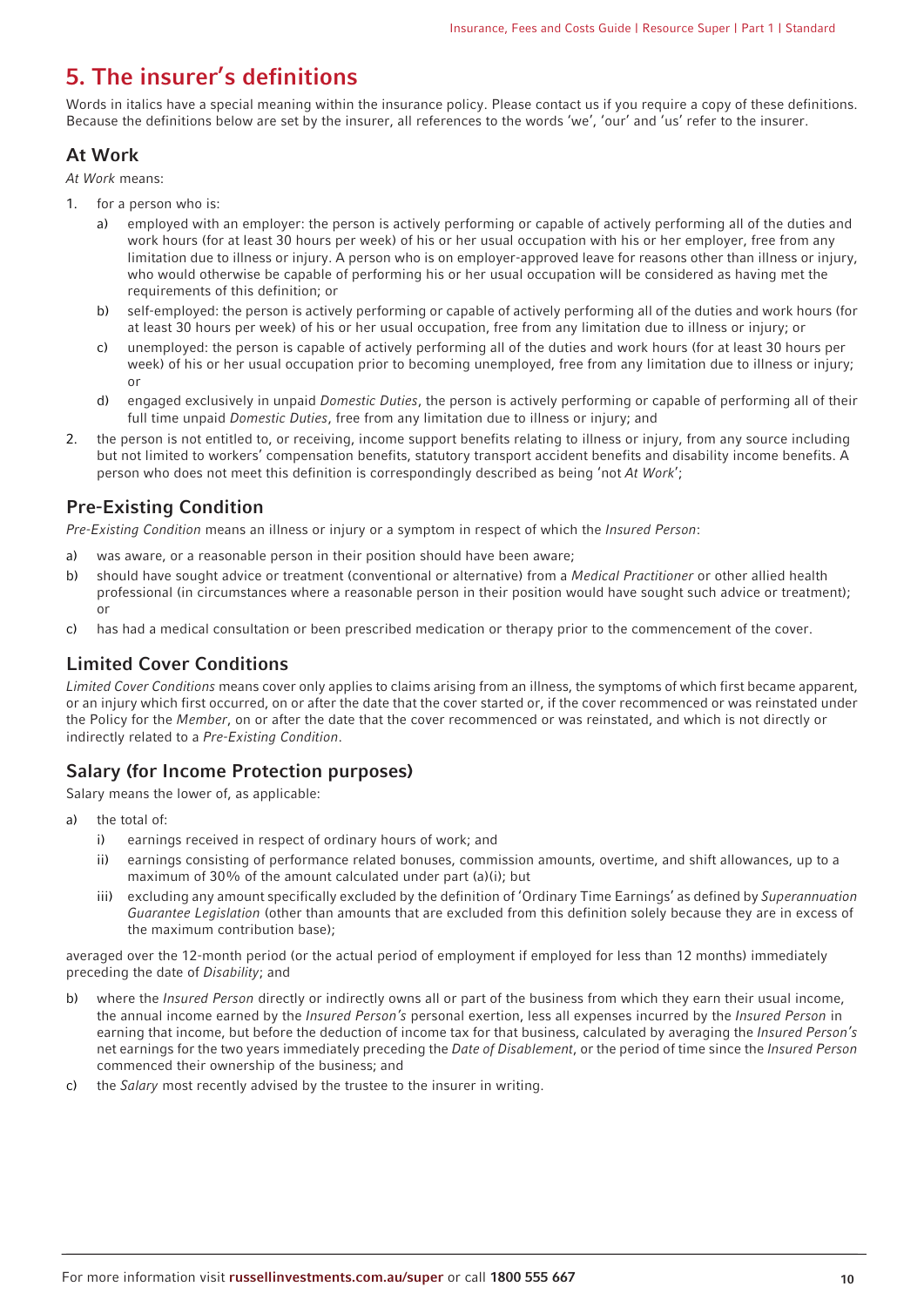# **Total & Permanent Disablement (TPD)**

TPD Means that in Our opinion, the Insured Person is:

- a) under the care of and following the advice of a Medical Practitioner; and
- b) meets one or more of the following definitions Parts (a), (b), (c) or (d) as applicable; and
- c) has suffered ill-health (whether physical or mental) that makes it unlikely, solely because of Illness or Injury, that they will engage in Gainful Employment for which they are reasonably qualified by education, training or experience.

**Part (a)** solely because of illness or injury, the *Insured Person* has suffered the permanent loss of:

- i) the use of two limbs (where 'limb' is defined as the whole hand below the wrist or whole foot below the ankle); or
- ii) the sight in both eyes; or
- iii) the use of one limb and the sight in one eye;

or

Part (b) solely because of illness or injury, the *Insured Person* is unlikely ever to be able to perform at least two of the following activities of daily living:

- i) dressing the ability to put on and take off clothing without assistance;
- ii) bathing the ability to wash or shower without assistance;
- iii) toileting the ability to use the toilet, including getting on and off, without assistance;
- iv) mobility the ability to get in and out of bed and a chair without assistance; or
- v) feeding the ability to get food from a plate into the mouth without assistance;

where 'assistance' means the assistance of another person;

or

Part (c) where at the Date of Disablement, the Insured Person was in Gainful Employment of 15 or more hours per week (averaged over the 13-week period prior to the Date of Disablement or such shorter period if employed for less than 13 weeks immediately prior to the Date of Disablement), the Insured Person:

- i) solely because of illness or injury has been absent from employment for six consecutive months; and
- ii) at the end of the period of 6 months, after consideration of all relevant evidence the *Insured Person* is disabled to such an extent as to render them unlikely to ever again be engaged in any occupation for which they are reasonably suited by their education, training or experience;

or

Part (d) where at the Date of Disablement, the Insured Person was not in Gainful Employment and was engaged in Domestic Duties at home, the Insured Person solely because of illness or injury:

- i) is under the care of a Medical Practitioner; and
- ii) is unable to perform those Domestic Duties; and
- iii) is unable to leave their home unaided; and
- iv) has not engaged in any Gainful Employment for a period of 6 consecutive months after the occurrence of the injury or illness; and
- v) at the end of the period of 6 months, in Our opinion, after consideration of all relevant evidence the Insured Person is disabled to such an extent as to render them unlikely to perform those Domestic Duties or engage in any gainful occupation for which they are reasonably suited by education, training or experience.

The definition of TPD for an Insured Person aged 65 or above will be restricted to parts (a), (b) and (d) of the TPD definition.

#### **Where TPD occurs before 1 January 2014**

This section is relevant only for members who joined the Plan before 1 January 2014 and wish to lodge a TPD claim in respect of TPD that occurred before 1 January 2014.

If you became disabled before 1 January 2014, different rules apply: if you met the insurer's TPD definition that applied at the time of your disablement and you were eligible for TPD insurance, the insurer will pay your insured benefit to the Trustee, who will credit the insurance proceeds to your account balance. However, the Trustee cannot release your account balance, including your insured benefit, to you unless you also meet the Permanent Incapacity definition or another condition of release as defined in the SIS Act.

The current definition of Permanent Incapacity is: A member is taken to be suffering Permanent Incapacity if the Trustee of the fund is reasonably satisfied that the member's ill-health (whether physical or mental) makes it unlikely that the member will engage in gainful employment for which the member is reasonably qualified by education, training or experience.

Please refer to 'Withdrawing your superannuation' under section 1 of the Super Guide which is available at for more information about the other conditions of release.